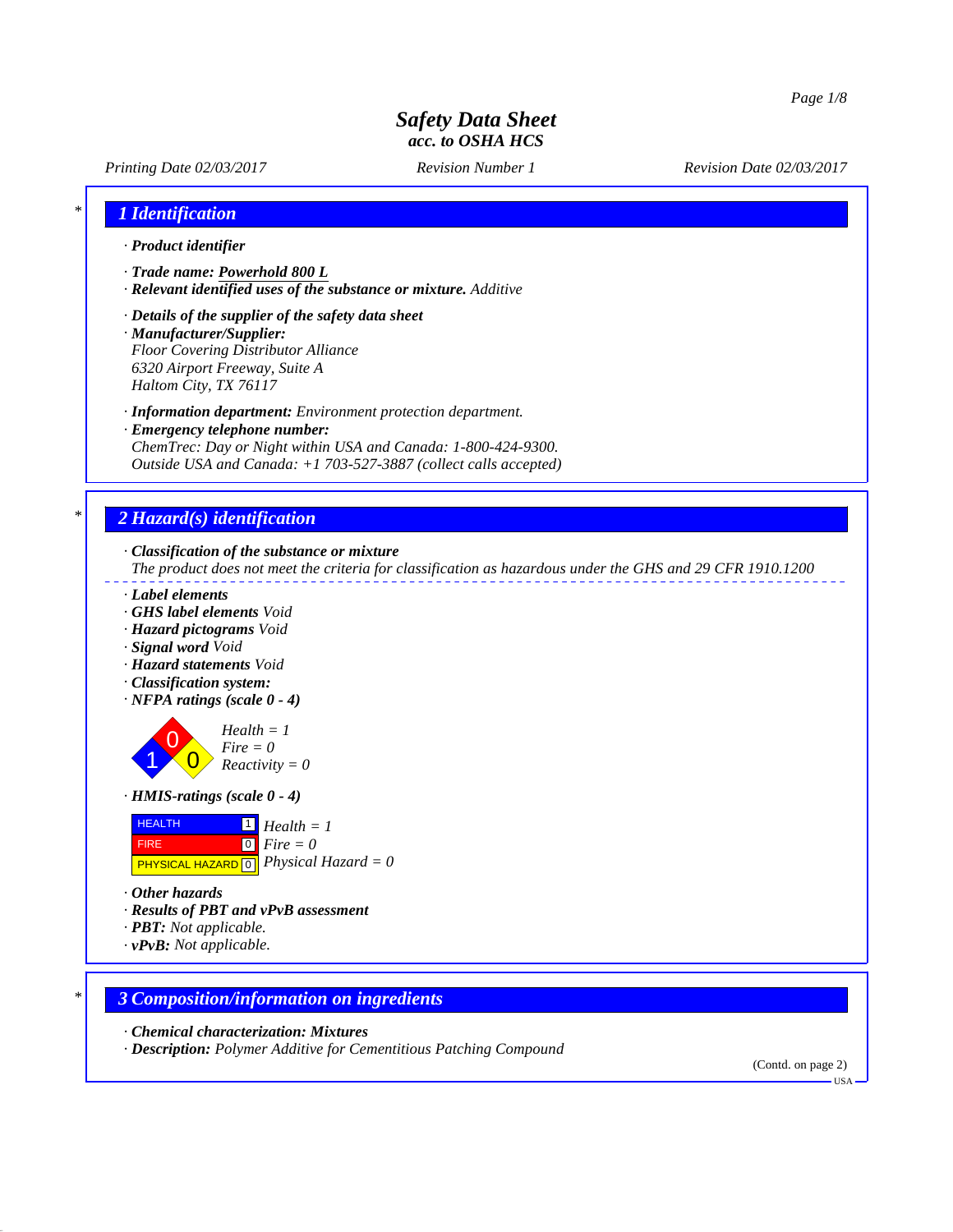*Trade name: Powerhold 800 L*

(Contd. of page 1)

*· Hazardous components:*

*107-21-1* ethanediol ≤2.5% ≤ 2.5%

#### *\* 4 First-aid measures*

*· Description of first aid measures*

*· After inhalation:*

*Supply fresh air or oxygen; call for doctor.*

*In case of unconsciousness place patient stably in side position for transportation.*

- *· After skin contact: Immediately wash with water and soap and rinse thoroughly.*
- *· After eye contact: Rinse opened eye for several minutes under running water.*
- *· After swallowing:*

*Rinse out mouth with water. Drink 1 - 2 glasses of water but DO NOT induce vomiting. Do not give liquids to a drowsy, convulsing or unconscious person. If vomiting occurs spontaneously, keep head below hips to prevent aspiration.*

*Seek medical treatment.*

*· Information for doctor:*

*· Most important symptoms and effects, both acute and delayed No further relevant information available. · Indication of any immediate medical attention and special treatment needed*

*No further relevant information available.*

#### *\* 5 Fire-fighting measures*

*· Extinguishing media*

*· Suitable extinguishing agents:*

*CO2, extinguishing powder or water spray. Fight larger fires with water spray.*

*Use fire fighting measures that suit the environment.*

*· Special hazards arising from the substance or mixture No further relevant information available.*

*· Advice for firefighters*

*· Protective equipment: Protective clothing and respiratory protective device.*

#### *\* 6 Accidental release measures*

*· Personal precautions, protective equipment and emergency procedures Wear protective equipment. Keep unprotected persons away. Ensure adequate ventilation · Environmental precautions: Do not allow to enter sewers/ surface or ground water. · Methods and material for containment and cleaning up: Absorb with liquid-binding material (sand, diatomite, acid binders, universal binders, sawdust). Dispose of contaminated material as waste in accordance with federal state and local regulations. Ensure adequate ventilation.*

*· Reference to other sections See Section 7 for information on safe handling. See Section 8 for information on personal protection equipment. See Section 13 for disposal information.*

*· Protective Action Criteria for Chemicals*

*· PAC-1:*

*107-21-1 ethanediol 30 ppm*

(Contd. on page 3)

USA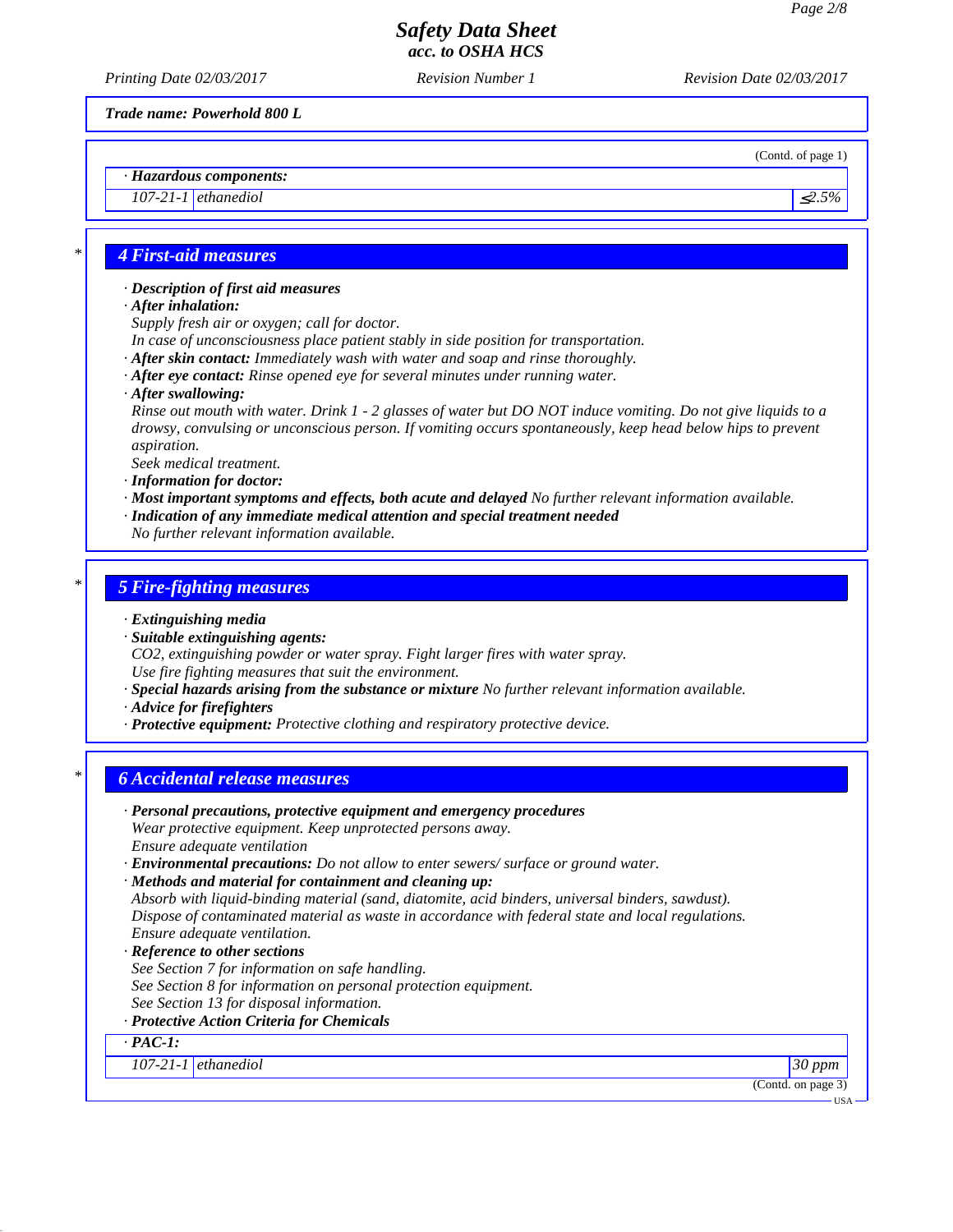*Printing Date 02/03/2017 Revision Number 1 Revision Date 02/03/2017*

*Trade name: Powerhold 800 L*

(Contd. of page 2)

|                       | (Contd. of page) |
|-----------------------|------------------|
| $\cdot$ PAC-2:        |                  |
| $107-21-1$ ethanediol | $150$ ppm        |

*· PAC-3:*

*107-21-1 ethanediol 900 ppm*

# *\* 7 Handling and storage*

*· Handling:*

- *· Precautions for safe handling Open and handle receptacle with care. Ensure good ventilation/exhaustion at the workplace. Prevent formation of aerosols.*
- *· Information about protection against explosions and fires: No special measures required.*
- *· Conditions for safe storage, including any incompatibilities*

*· Storage:*

- *· Requirements to be met by storerooms and receptacles: Store above 40F.*
- *· Information about storage in one common storage facility: Store away from oxidizing agents.*
- *· Further information about storage conditions: Protect product from freezing.*

*Keep receptacle tightly sealed.*

*Freeze-thaw stable up to five cycles at 20F.*

*· Specific end use(s) No further relevant information available.*

### *\* 8 Exposure controls/personal protection*

*· Additional information about design of technical systems: No further data; see item 7.*

*· Control parameters*

*· Components with limit values that require monitoring at the workplace:*

*The following constituent is the only constituent of the product which has a PEL, TLV or other recommended exposure limit.*

*At this time, the remaining constituent has no known exposure limits.*

### *107-21-1 ethanediol*

*TLV Short-term value: NIC-127\* NIC-10\*\* mg/m³, NIC-50\* ppm Long-term value: NIC-63.5\* mg/m³, NIC-25\* ppm Ceiling limit value: (100) mg/m³ (H); \*inh. fraction + vapor,P:\*\*inh. fraction, H*

*· Additional information: The lists that were valid during the creation were used as basis.*

#### *· Exposure controls*

- *· Personal protective equipment (see listings below)*
- *· General protective and hygienic measures:*
- *The usual precautionary measures for handling chemicals should be followed.*
- *· Breathing equipment: Not necessary if room is well-ventilated.*
- *· Protection of hands:*



*Protective gloves*

*The glove material has to be impermeable and resistant to the product/ the substance/ the preparation.*

(Contd. on page 4)

USA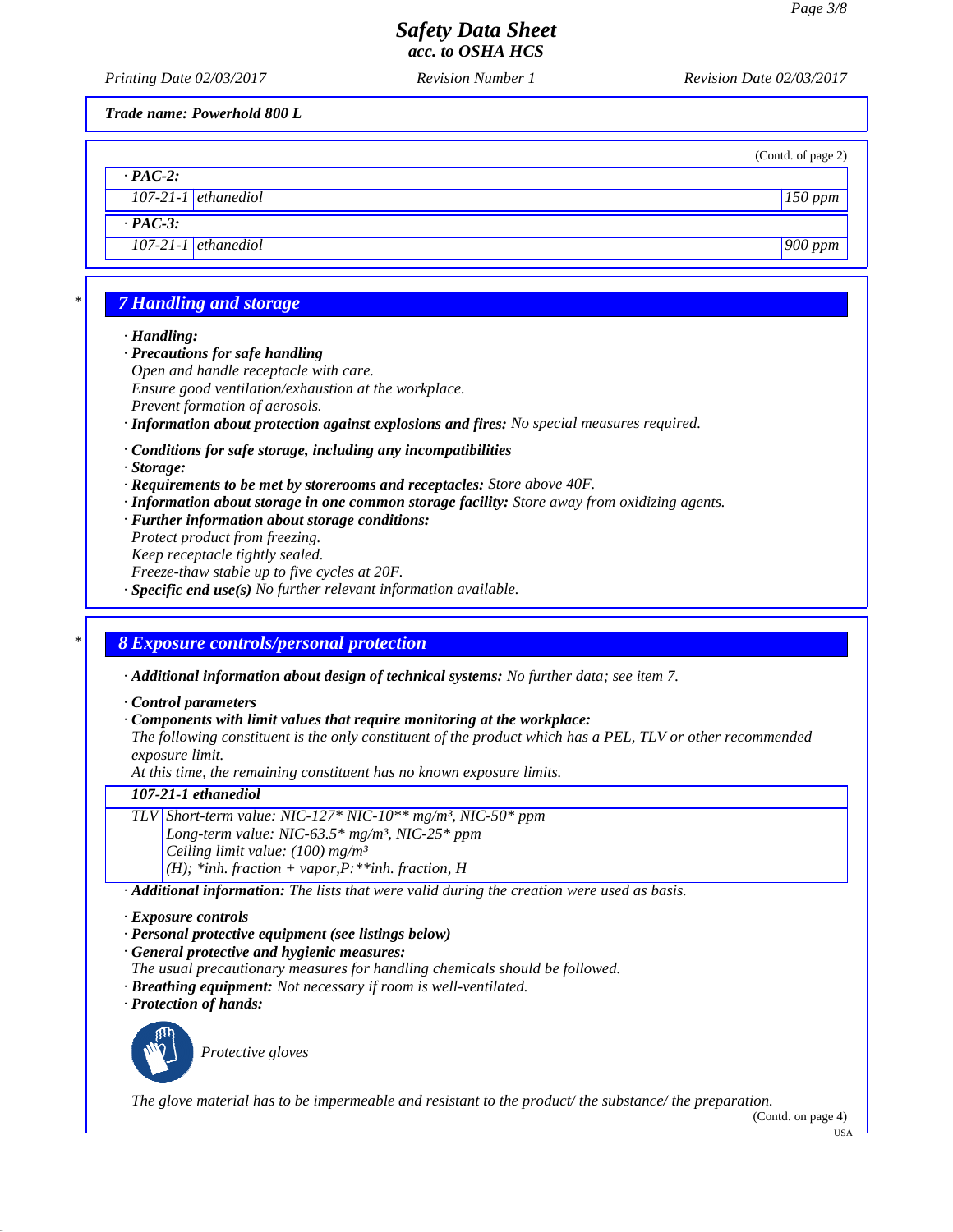*Printing Date 02/03/2017 Revision Number 1 Revision Date 02/03/2017*

#### *Trade name: Powerhold 800 L*

(Contd. of page 3)

USA

*· Material of gloves Nitrile rubber, NBR*

*Chloroprene rubber, CR*

*The selection of the suitable gloves does not only depend on the material, but also on further marks of quality and varies from manufacturer to manufacturer.*

*· Penetration time of glove material*

*The exact break through time has to be found out by the manufacturer of the protective gloves and has to be observed.*

*· Eye protection:*

*Safety glasses with side shields.*



*Tightly sealed goggles*

*· Body protection: Protective work clothing*

# *\* 9 Physical and chemical properties*

| · Information on basic physical and chemical properties<br><b>General Information</b> |                                               |
|---------------------------------------------------------------------------------------|-----------------------------------------------|
| $\cdot$ Appearance:                                                                   |                                               |
| Form:                                                                                 | Not determined.                               |
| Color:                                                                                | Milky White                                   |
| $\cdot$ Odor:                                                                         | Characteristic                                |
| · Odor threshold:                                                                     | Not determined.                               |
| $\cdot$ pH-value at 20 $\textdegree$ C (68 $\textdegree$ F):                          | 10.8                                          |
| $\cdot$ Change in condition                                                           |                                               |
| <b>Melting point:</b>                                                                 | Undetermined.                                 |
| <b>Boiling point:</b>                                                                 | 100 °C (212 °F)                               |
| · Flash point:                                                                        | Not applicable.                               |
| · Flammability (solid, gaseous):                                                      | Not applicable.                               |
| · Ignition temperature:                                                               |                                               |
| Decomposition temperature:                                                            | Not determined.                               |
| $\cdot$ Auto igniting:                                                                | Product is not selfigniting.                  |
| · Danger of explosion:                                                                | Product does not present an explosion hazard. |
| · Flammable limits:                                                                   |                                               |
| Lower:                                                                                | Not determined                                |
| <b>Upper:</b>                                                                         | Not determined                                |
| $\cdot$ Vapor pressure at 20 $\cdot$ C (68 $\cdot$ F):                                | 23 hPa $(17 \, \text{mm Hg})$                 |
| $\cdot$ Specific gravity at 20 °C (68 °F):                                            | 1.01 $g/cm^3$ (8.428 lbs/gal)                 |
| $\cdot$ Relative density                                                              | Not determined.                               |
| · Vapor density                                                                       | Not determined.                               |
| $\cdot$ Evaporation rate                                                              | Not determined.                               |
| · Solubility in / Miscibility with                                                    |                                               |
| Water:                                                                                | Not determined.                               |
|                                                                                       | (Contd. on page 5)                            |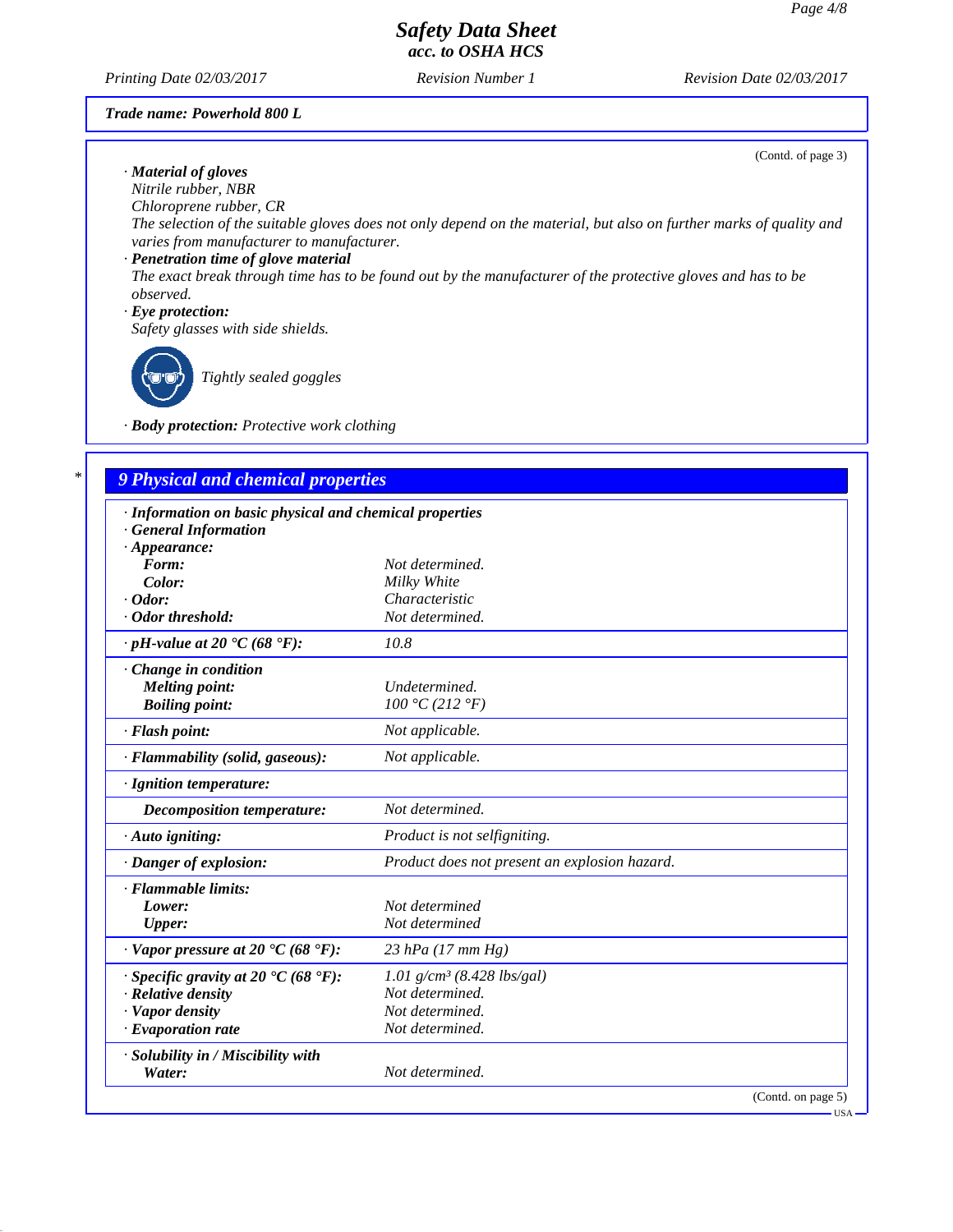*Printing Date 02/03/2017 Revision Number 1 Revision Date 02/03/2017*

*Trade name: Powerhold 800 L*

| (Contd. of page 4)                                                 |
|--------------------------------------------------------------------|
| · Partition coefficient (n-octanol/water): Not determined.         |
|                                                                    |
| Not determined.                                                    |
| Not determined.                                                    |
|                                                                    |
| $0.0\%$                                                            |
| 84.0%                                                              |
| Not Available GMS/L                                                |
| $14.0\%$                                                           |
| California VOC Compliance.                                         |
| Solvent Free Product.                                              |
| SCAQMD Rule 1168: Not applicable. Not a coating, adhesive, primer. |
| When used according to instructions, the cementitious patch or     |
| underlayment mixture to which this product is added will meet any  |
| applicable Rule 1168 requirements for permissible VOC content.     |
| SCAQMD Rule 443.1: Grams of VOC per Liter of Material <21 grams/   |
| liter.                                                             |
|                                                                    |

### *\* 10 Stability and reactivity*

- *· Reactivity No further relevant information available.*
- *· Chemical stability*
- *· Thermal decomposition / conditions to be avoided: No decomposition if used according to specifications.*
- *· Possibility of hazardous reactions No dangerous reactions known.*
- *· Conditions to avoid No further relevant information available.*
- *· Incompatible materials: Reacts with oxidizing agents.*
- *· Hazardous decomposition products:*
- *Carbon monoxide and carbon dioxide*
- *Nitrogen oxides*
- *Hydrocarbons*

### *\* 11 Toxicological information*

- *· Information on toxicological effects*
- *· Acute toxicity:*
- *· Primary irritant effect:*
- *· on the skin: May irritate the skin.*
- *· on the eye: May irritate the eye.*
- *· Sensitization: Sensitizing effect by skin contact is possible with prolonged exposure.*
- *· Additional toxicological information:*

*The product is not subject to classification according to internally approved calculation methods for preparations:*

*When used and handled according to specifications, the product does not have any harmful effects according to our experience and the information provided to us.*

#### *· Carcinogenic categories*

*· IARC (International Agency for Research on Cancer)*

*None of the ingredients is listed.*

(Contd. on page 6)

USA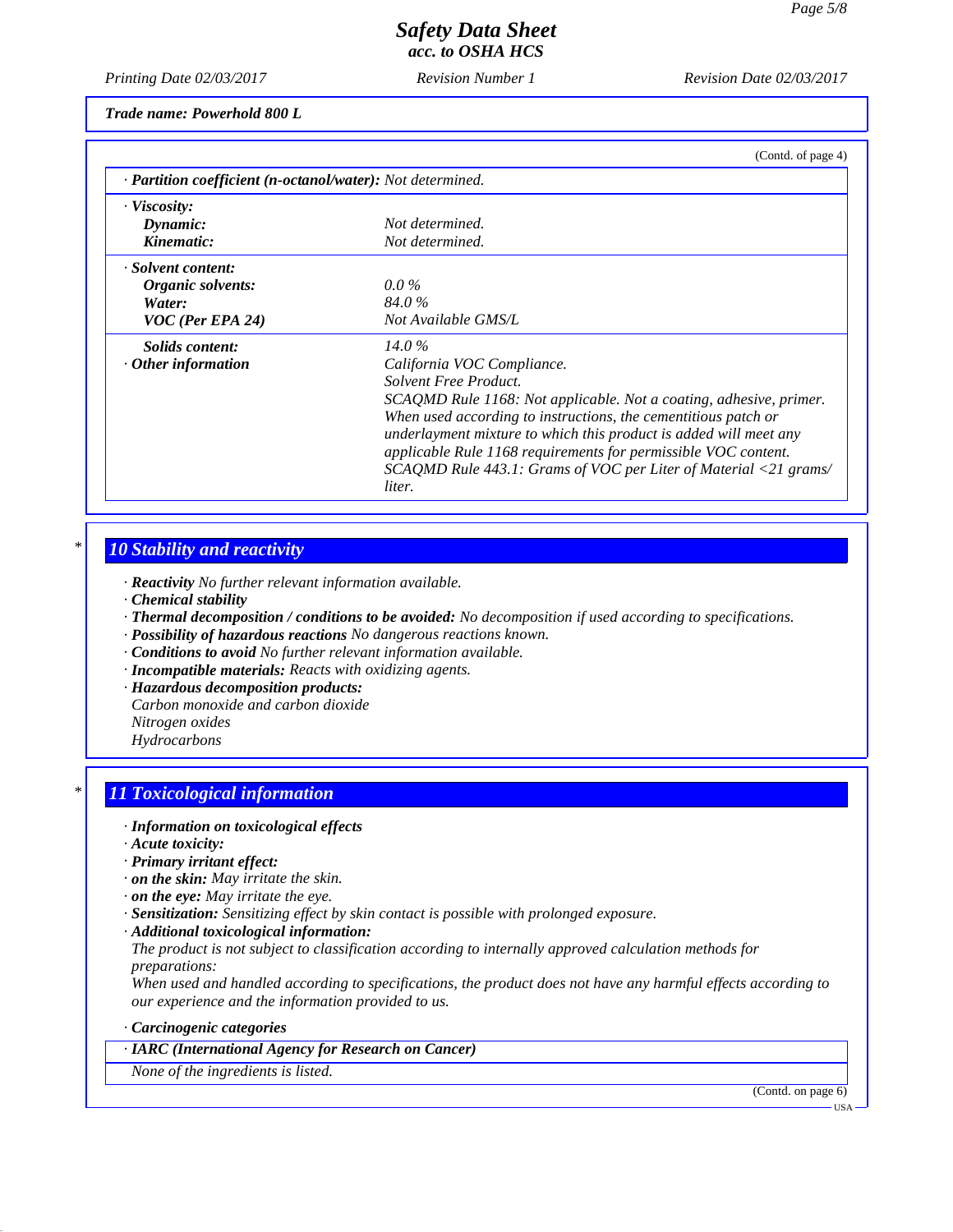*Printing Date 02/03/2017 Revision Number 1 Revision Date 02/03/2017*

*Trade name: Powerhold 800 L*

(Contd. of page 5)

USA

*· NTP (National Toxicology Program)*

*None of the ingredients is listed.*

*· OSHA-Ca (Occupational Safety & Health Administration)*

*None of the ingredients is listed.*

# *\* 12 Ecological information*

*· Toxicity*

- *· Aquatic toxicity: No further relevant information available.*
- *· Persistence and degradability No further relevant information available.*
- *· Behavior in environmental systems:*
- *· Bioaccumulative potential No further relevant information available.*
- *· Mobility in soil No further relevant information available.*
- *· Additional ecological information:*
- *· General notes: At present there are no ecotoxicological assessments.*
- *· Results of PBT and vPvB assessment*
- *· PBT: Not applicable.*
- *· vPvB: Not applicable.*
- *· Other adverse effects No further relevant information available.*

### *\* 13 Disposal considerations*

- *· Waste treatment methods*
- *· Recommendation: Must be specially treated adhering to official regulations.*
- *· Uncleaned packagings:*
- *· Recommendation: Disposal must be made according to official regulations.*

| · UN-Number                                  |                                                      |
|----------------------------------------------|------------------------------------------------------|
| · DOT, ADN, IMDG, IATA                       | not regulated                                        |
| $\cdot$ UN proper shipping name              |                                                      |
| · DOT, ADN, IMDG, IATA                       | not regulated                                        |
| $\cdot$ Transport hazard class(es)           |                                                      |
| · DOT, ADN, IMDG, IATA                       |                                                      |
| $\cdot Class$                                | not regulated                                        |
| · Packing group                              |                                                      |
| · DOT, IMDG, IATA                            | not regulated                                        |
| <b>Environmental hazards:</b>                | Not applicable.                                      |
| · Special precautions for user               | Not applicable.                                      |
| · Transport in bulk according to Annex II of |                                                      |
| <b>MARPOL73/78 and the IBC Code</b>          | Not applicable.                                      |
| · Transport/Additional information:          | Not dangerous according to the above specifications. |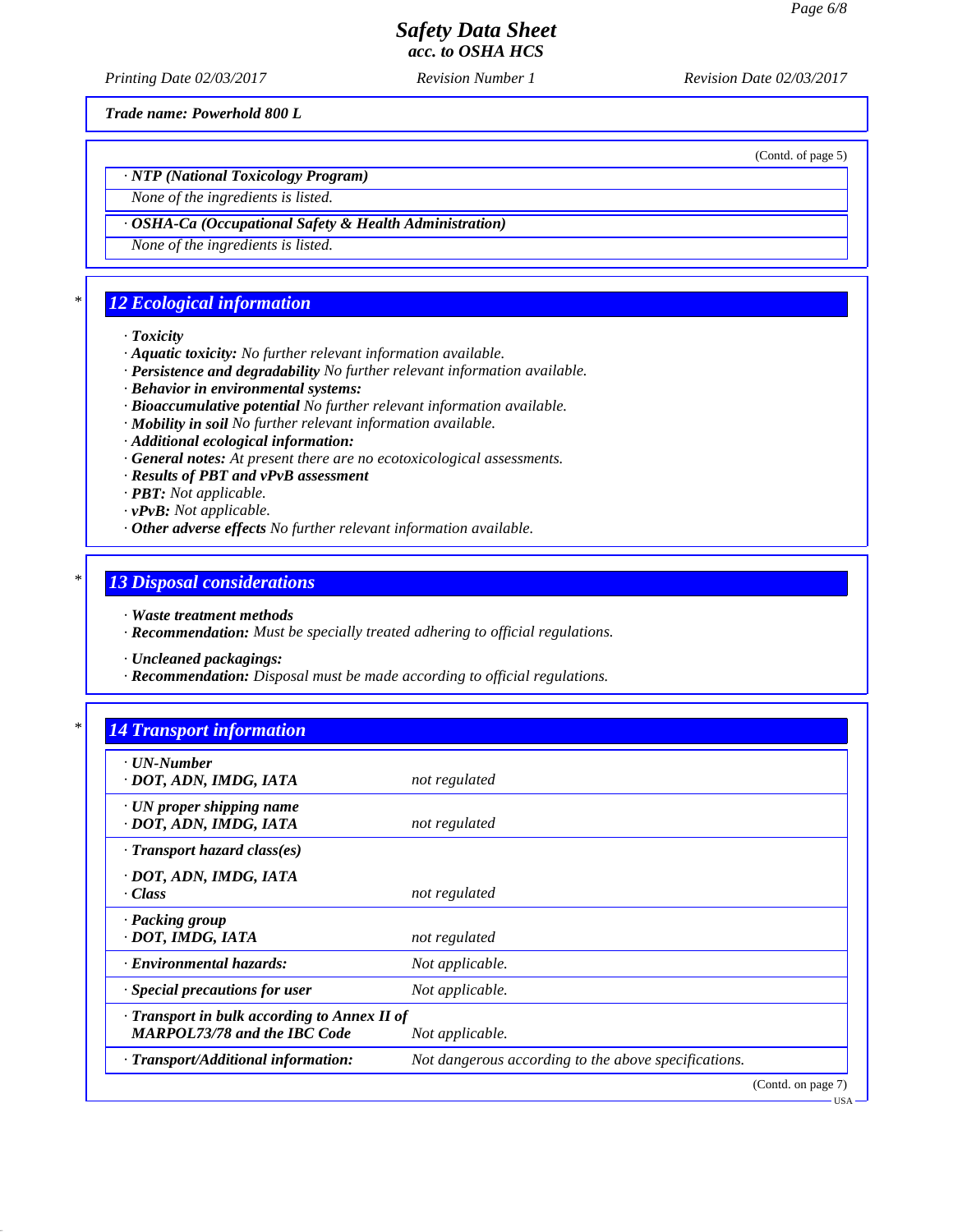(Contd. of page 6)

## *Safety Data Sheet acc. to OSHA HCS*

*Printing Date 02/03/2017 Revision Number 1 Revision Date 02/03/2017*

*Trade name: Powerhold 800 L*

*· UN "Model Regulation": not regulated*

#### *\* 15 Regulatory information*

*· Safety, health and environmental regulations/legislation specific for the substance or mixture · Sara*

*· Section 355 (extremely hazardous substances):*

*None of the ingredients is listed.*

*· Section 313 (Specific toxic chemical listings):*

*107-21-1 ethanediol*

*· TSCA (Toxic Substances Control Act):*

*All components of this product are on the TSCA Inventory or are exempt from TSCA Inventory requirements.*

*· Proposition 65*

*· Chemicals known to cause cancer:*

*None of the ingredients is listed.*

*· Chemicals known to cause reproductive toxicity for females:*

*None of the ingredients is listed.*

*· Chemicals known to cause reproductive toxicity for males:*

*None of the ingredients is listed.*

*· Chemicals known to cause developmental toxicity:*

*107-21-1 ethanediol*

*· (DSL) Canada Dosmestic Substance List*

*All components of this product are on the DSL(Canada Domestic Substance list) or are exempt from DSL requirements.*

*· New Jersey Right-to-Know List:*

*107-21-1 ethanediol*

*· New Jersey Special Hazardous Substance List:*

*None of the ingredients is listed.*

*· Pennsylvania Right-to-Know List:*

*107-21-1 ethanediol*

*· Pennsylvania Special Hazardous Substance List: 107-21-1 ethanediol E* 

*· Cancerogenity categories*

*· EPA (Environmental Protection Agency)*

*None of the ingredients is listed.*

*· TLV (Threshold Limit Value established by ACGIH)*

*107-21-1 ethanediol A4*

*· MAK (German Maximum Workplace Concentration)*

*None of the ingredients is listed.*

*· NIOSH-Ca (National Institute for Occupational Safety and Health)*

*None of the ingredients is listed.*

(Contd. on page 8)

USA